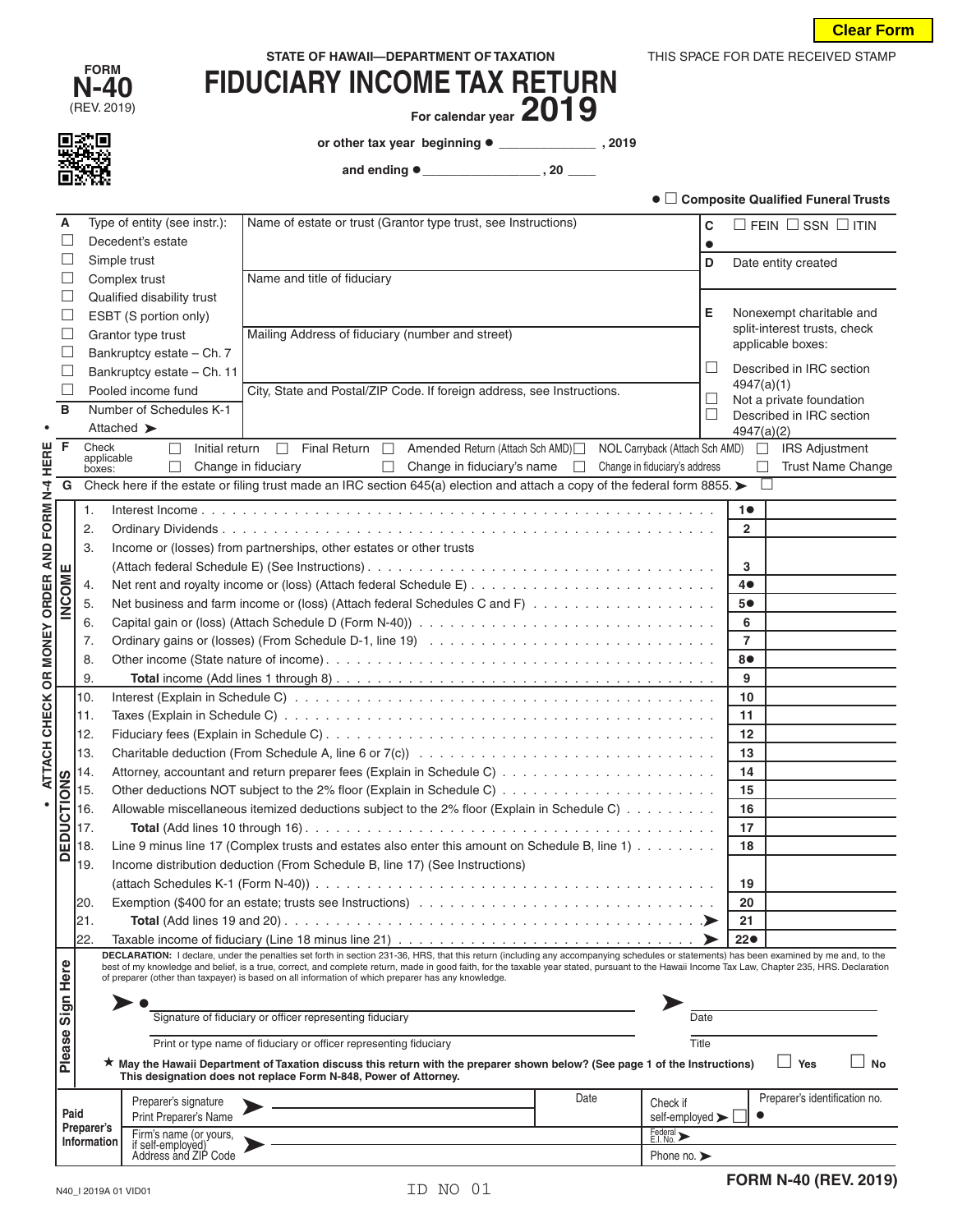

## **Schedule A — COMPUTATION OF CHARITABLE DEDUCTION (See Instructions for Schedule A) (Submit statement giving name and address of charitable organizations)**

| 1. | Amounts paid or permanently set aside for charitable purposes from current year's gross income                                                           |      |  |
|----|----------------------------------------------------------------------------------------------------------------------------------------------------------|------|--|
| 2. | (a) Tax exempt interest and other income nontaxable irrespective of source,                                                                              |      |  |
|    |                                                                                                                                                          |      |  |
|    | (b) Income of a nonresident estate or trust nontaxable because it is derived                                                                             |      |  |
|    | from property owned outside Hawaii or other source outside Hawaii, allocable                                                                             |      |  |
|    |                                                                                                                                                          |      |  |
|    |                                                                                                                                                          | 2(c) |  |
| 3. | Balance (Line 1 minus line $2(c)$ ) $\ldots$ $\ldots$ $\ldots$ $\ldots$ $\ldots$ $\ldots$ $\ldots$ $\ldots$ $\ldots$ $\ldots$ $\ldots$ $\ldots$ $\ldots$ | 3    |  |
| 4. | Enter the net short-term capital gain and the net long-term capital gain of the current tax year allocable to                                            |      |  |
|    |                                                                                                                                                          | 4    |  |
| 5. | Amounts paid or permanently set aside for charitable purposes from gross income of a prior year                                                          |      |  |
|    |                                                                                                                                                          | 5    |  |
| 6. | Total (Add lines 3, 4, and 5). Enter here and on page 1, line 13, IF TOTAL OF CHARITABLE DISTRIBUTIONS                                                   |      |  |
|    | ARE TO BE USED EXCLUSIVELY IN HAWAII. In other cases, complete line 7.                                                                                   | 6    |  |
| 7. | (a) Portion of line 6 amount which is to be used exclusively in Hawaii $\dots$ $\ldots$   7(a)                                                           |      |  |
|    | (b) Portion of excess of line 6 amount over amount on line $7(a)$ which is within                                                                        |      |  |
|    |                                                                                                                                                          |      |  |
|    |                                                                                                                                                          | 7(c) |  |

## **Schedule B — COMPUTATION OF INCOME DISTRIBUTION DEDUCTION (See Instructions for Schedule B)**

| 1.  | Enter amount from page 1, line 18, computed by using Schedule A, line 6 for                                               |                 |  |
|-----|---------------------------------------------------------------------------------------------------------------------------|-----------------|--|
|     |                                                                                                                           | 1               |  |
| 2.  | (a) Tax-exempt interest and other income nontaxable irrespective of                                                       |                 |  |
|     |                                                                                                                           |                 |  |
|     | (b) Nontaxable income of nonresident estate or trust from property owned                                                  |                 |  |
|     | outside Hawaii or other source outside Hawaii (as adjusted)   2(b)                                                        |                 |  |
|     |                                                                                                                           | 2(c)            |  |
| 3.  | Net gain shown on Schedule D (Form N-40), line 19, column (a) (If net loss, enter zero)                                   | 3               |  |
| 4.  |                                                                                                                           | 4               |  |
| 5.  | Long-term capital gain, included on Schedule A, line 1 (See Instructions) $\ldots \ldots \ldots \ldots \ldots \ldots$     | 5               |  |
| 6.  |                                                                                                                           | 6               |  |
| 7.  | If the amount on page 1, line 6, is a capital loss, enter here as a positive figure $\dots \dots \dots \dots \dots \dots$ | $\overline{7}$  |  |
| 8.  | If the amount on page 1, line 6, is a capital gain, enter here as a negative figure $\dots \dots \dots \dots \dots \dots$ | 8               |  |
| 9.  |                                                                                                                           | 9               |  |
| 10. | Amount of income for the tax year determined under the governing                                                          |                 |  |
|     | instrument (accounting income) $\ldots \ldots \ldots \ldots \ldots \ldots \ldots \ldots \ldots$   10                      |                 |  |
| 11. |                                                                                                                           | 11              |  |
| 12. | Other amounts paid, credited, or otherwise required to be distributed (See Instructions)                                  | 12 <sup>2</sup> |  |
| 13. | Total distributions (Add lines 11 and 12). (If greater than line 10, see Instructions) $\dots \dots \dots \dots \dots$    | 13              |  |
| 14. |                                                                                                                           | 14              |  |
| 15. |                                                                                                                           | 15              |  |
| 16. |                                                                                                                           | 16              |  |
| 17. | Income distribution deduction. Enter the smaller of line 15 or line 16 here and on page 1, line 19                        | 17              |  |

*Schedule C is on the bottom of page 4.*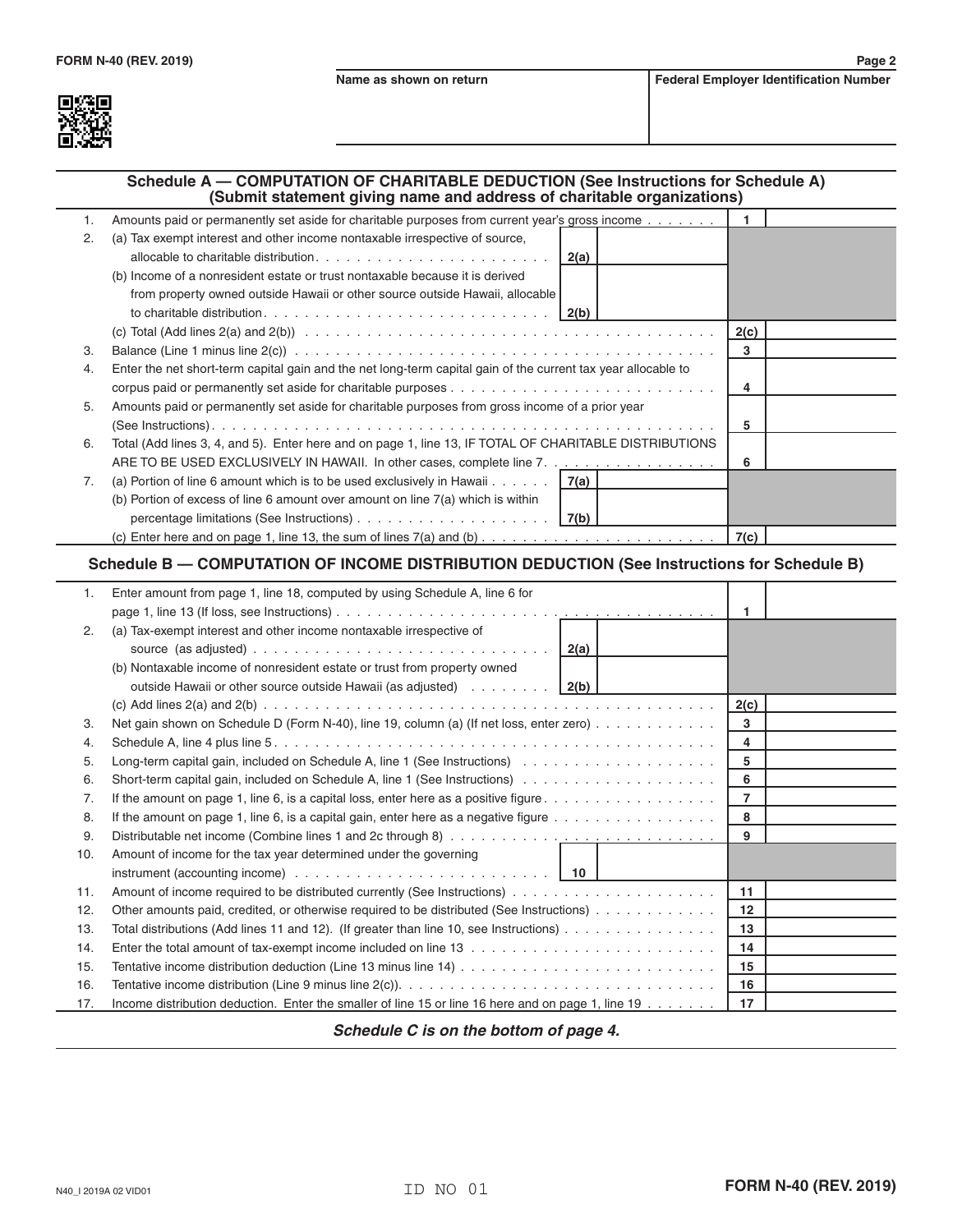

|     | Schedule E - Nonrefundable Credits (Enter fiduciary's share only.)                                                         |                 |
|-----|----------------------------------------------------------------------------------------------------------------------------|-----------------|
| 1.  |                                                                                                                            | 10              |
| 2.  |                                                                                                                            | 20              |
| 3.  |                                                                                                                            | 3●              |
| 4.  |                                                                                                                            | 4●              |
| 5.  | Credit for Employment of Vocational Rehabilitation Referrals. (Attach Form N-884)                                          | 5●              |
| 6.  | Carryover of the High Technology Business Investment Tax Credit. (Attach Form N-323)                                       | 6●              |
| 7.  | Carryover of the Individual Development Account Contribution Tax Credit. (Attach Form N-323).                              | 7 <sup>o</sup>  |
| 8.  | Carryover of the Technology Infrastructure Renovation Tax Credit. (Attach Form N-323)                                      | 8●              |
| 9.  |                                                                                                                            | 9●              |
| 10. | Carryover of the Hotel Construction and Remodeling Tax Credit. (Attach Form N-323).                                        | 10 <sup>o</sup> |
| 11. | Carryover of the Residential Construction and Remodeling Tax Credit. (Attach Form N-323)                                   | 110             |
| 12. | Carryover of the Renewable Energy Technologies Income Tax Credit. (Before July 1, 2009) (Attach Form N-323).               | $12\bullet$     |
|     | 13a. RETITC (Attach Form N-342) Check type of energy system: $\bullet \Box$ Solar $\bullet \Box$ Wind Powered              | 13a             |
|     | 13b. RETITC amount claimed on line 13a attributed to a credit carryforward from previous years                             | 13b             |
| 14. |                                                                                                                            | $14\bullet$     |
| 15. | Cesspool Upgrade, Conversion or Connection Income Tax Credit. (Attach Form N-350)                                          | 15 <sup>o</sup> |
| 16. |                                                                                                                            | 16●             |
| 17  |                                                                                                                            | 17 <sub>•</sub> |
| 18. | Total nonrefundable credits. (Add lines 1 through 13a and 14 through 17) Also, enter amount on Schedule G, line 4          | 18●             |
|     | Schedule F - Refundable Credits (Enter fiduciary's share only.)                                                            |                 |
| 1.  |                                                                                                                            | 10              |
| 2.  | Motion Picture, Digital Media and Film Production Income Tax Credit. (Attach Form N-340)                                   | 20              |
| З.  |                                                                                                                            | 3●              |
| 4.  |                                                                                                                            | 4●              |
| 5.  |                                                                                                                            | 5●              |
| 6.  | Renewable Energy Technologies Income Tax Credit. (Attach Form N-342)                                                       |                 |
|     | (Note: The refundable credit applies only to solar energy systems and not to wind powered energy systems)                  | 6●              |
| 7.  | Important Agricultural Land Qualified Agricultural Cost Tax Credit. (Attach Form N-344)                                    | 7 <sup>o</sup>  |
| 8.  |                                                                                                                            | 8●              |
| 9.  | Total refundable credits. (Add lines 1 through 8.) Also, enter this amount on Schedule G, line 2.                          | 9●              |
|     | <b>Schedule G - Tax Computation</b>                                                                                        |                 |
| 1.  | Tax on amount on page 1, line 22 (Use tax rate schedule or $\bullet$ $\Box$ Schedule D (Form N-40)                         | 10              |
|     | (● □ Includes tax from Forms N-152, N-312, N-338, N-344, N-348, N-586, and section 641(c) tax. Attach appropriate Forms)   |                 |
|     | (a) Enter amount from Schedule D (Form N-40), line $41.$<br> 1(a)                                                          |                 |
| 2.  | .≻                                                                                                                         | 20              |
| З.  | Difference — Line 1 minus line 2. If line 3 is zero or less, see Instructions.                                             | 30              |
| 4.  |                                                                                                                            | 40              |
| 5.  |                                                                                                                            | 5●              |
| 6.  | 2019 Estimated tax payments:<br><b>OTHER</b><br>(a)                                                                        |                 |
|     | $N-201V$<br>N-288A<br>6(a)<br><u> 1989 - John Stone, amerikansk politiker</u>                                              |                 |
|     | Estimated tax payments allocated to beneficiaries (from N-40T)<br>6(b)<br><b>CREDITS: (b)</b>                              |                 |
|     | 6(c)<br>(c)                                                                                                                |                 |
|     | 6(d)<br>(d)                                                                                                                |                 |
|     | (e)<br> 6(e)                                                                                                               |                 |
| 7.  | .➤                                                                                                                         | 7●              |
| 8.  | Penalty for underpayment of estimated tax. (See Instructions.) If Form N-210 is attached, check this box. $\Box \bullet$ . | 8●              |
| 9.  | TAX DUE — If the total of lines 5 and 8 is larger than line 7, enter AMOUNT OWED                                           | 90              |
| 10. | PAYMENT AMOUNT Send a check or money order payable to the "Hawaii State Tax Collector".                                    | 10 <sup>o</sup> |
| 11. | OVERPAYMENT — If line 7 is larger than the total of lines 5 and 8, enter AMOUNT OVERPAID.                                  | 110             |
| 12. |                                                                                                                            | 12 <sub>o</sub> |
| 13. |                                                                                                                            | 13 <sub>•</sub> |
| 14. | Amount paid (overpaid) on original return - AMENDED RETURN ONLY (See Instructions).                                        | 14              |
|     |                                                                                                                            | 15              |